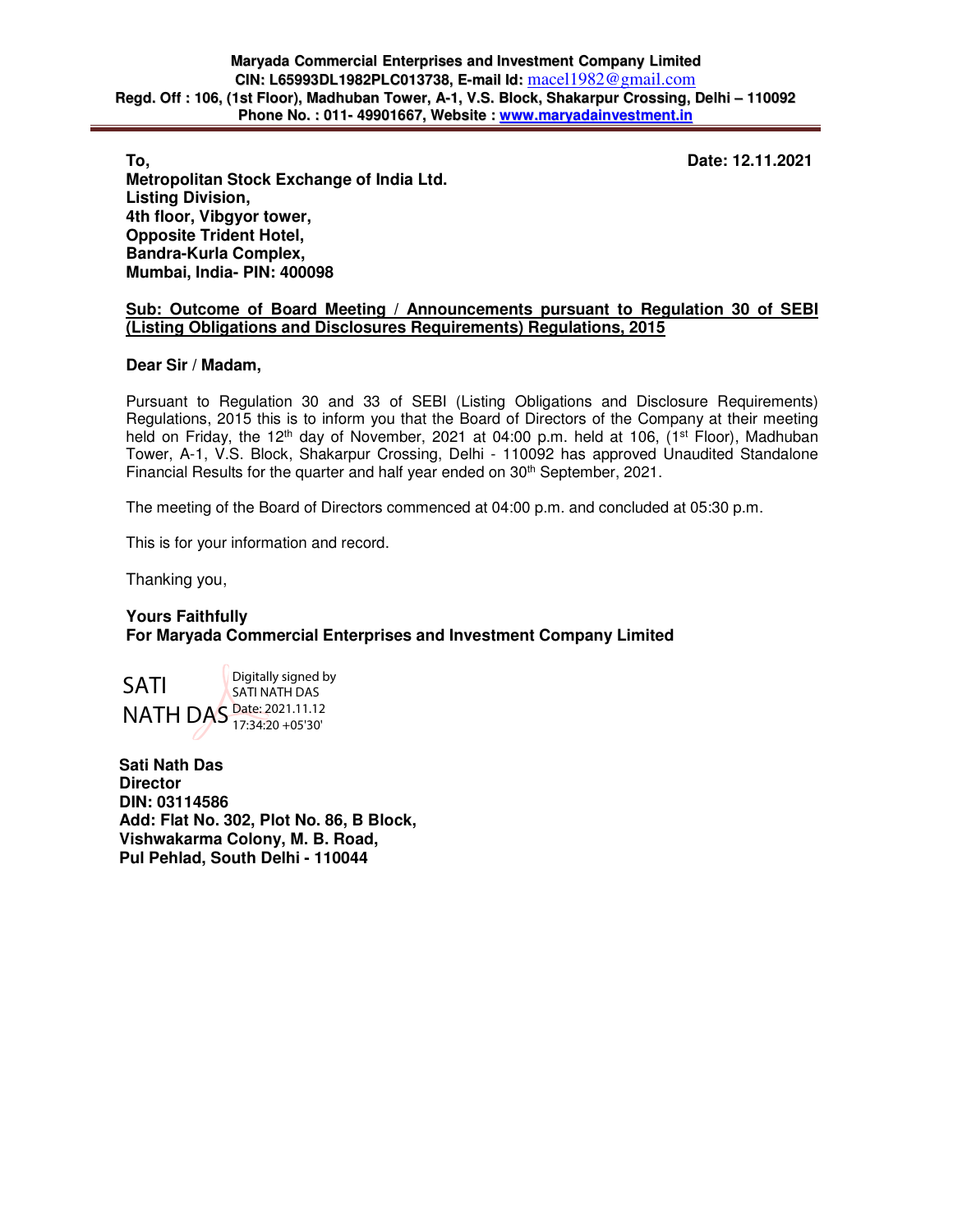#### **MARYADA COMMERCIAL ENTERPRISES & INVESTMENT CO. LTD. Registered Office: 106, (1st Floor) Madhubhan Tower, A-1 V.S Block Shakarpur Crossing New Delhi-110092 E-mail : macel1982@gmail.com, Website: www.maryadainvestment.in UNAUDITED FINANCIAL RESULTS FOR THE QUARTER AND HALF YEAR ENDED 30TH SEPTEMBER, 2021**

|                |                                                           |                      |             |             |                         |                   | $(In$ $INR)$ |
|----------------|-----------------------------------------------------------|----------------------|-------------|-------------|-------------------------|-------------------|--------------|
|                |                                                           | <b>Ouarter</b> ended |             |             | <b>Six Months Ended</b> | <b>Year Ended</b> |              |
|                | <b>Particulars</b>                                        | 30.09.2021           | 30.06.2021  | 30.09.2020  | 30.09.2021              | 30.09.2020        | 31.03.2021   |
|                |                                                           | (Unaudited)          | (Unaudited) | (Unaudited) | (Unaudited)             | (Unaudited)       | (Audited)    |
| 1.             | <b>Revenue from operations</b>                            |                      |             |             |                         |                   |              |
|                | a) Interest Income                                        | 79.268               | 81.830      | 111,254     | 161,098                 | 191.986           | 357,368      |
|                | b) Dividend Income                                        | 521,122              | 328,443     | 429.151     | 849,565                 | 1,034,278         | 1,761,805    |
|                | c) Net gain on fair value changes                         | 3.631.026            | 3.961.061   | 2.092.740   | 7.592.087               | 5,888,819         | 13,766,283   |
|                | Total                                                     | 4,231,416            | 4,371,334   | 2,633,145   | 8,602,750               | 7,115,083         | 15,885,456   |
| $\overline{2}$ | <b>Other Income</b>                                       |                      |             |             |                         |                   | 26,018       |
| 3.             | Total Income (1+2)                                        | 4,231,416            | 4.371.334   | 2,633,145   | 8,602,750               | 7.115.083         | 15,911,474   |
| 4.             | <b>Expenses</b>                                           |                      |             |             |                         |                   |              |
|                | a) Finance Costs                                          | 114,071              | 114,071     | 142,204     | 228,142                 | 283,632           | 567.265      |
|                | b) Employee benefit expense                               | 368,537              | 440.925     | 336,201     | 809,462                 | 655,081           | 1,435,896    |
|                | c) Depreciation and amortisation expense                  | 822                  | 822         | 428         | 1,644                   | 3,449             | 4,463        |
|                | d) Other expenses                                         | 139,942              | 158,319     | 133,203     | 298,261                 | 239.431           | 593,112      |
|                | <b>Total Expense (4)</b>                                  | 623.372              | 714,137     | 612.036     | 1,337,509               | 1.181.593         | 2,600,736    |
| $\frac{5}{6}$  | Profit before tax (3-4)                                   | 3,608,044            | 3,657,197   | 2,021,109   | 7,265,241               | 5,933,490         | 13,310,738   |
|                | <b>Tax Expense</b>                                        |                      |             |             |                         |                   |              |
|                | a) Current tax                                            |                      |             |             |                         | 27,000            | 174,560      |
|                | b) Deferred tax                                           | $-555$               |             | $-302$      | $-555$                  | $-604$            | $-1,109$     |
|                | Total tax expense                                         | $-555$               |             | $-302$      | $-555$                  | 26.396            | 173.451      |
| 17.            | Profit for the period (5-6)                               | 3,608,598            | 3,657,197   | 2,021,411   | 7,265,795               | 5,907,094         | 13,137,287   |
| 8.             | Other comprehensive income                                |                      |             |             |                         |                   |              |
|                | (i) Items that will not be reclassified to profit or loss |                      |             |             |                         |                   |              |
|                | a) Fair value changes in Equity Instruments               | 1.488.097            | 1.025.622   | 5,499       | 2.513.719               | 717,275           | 3.692.429    |
|                | b) Tax impact on above                                    | $-366,051$           | $-266,662$  |             | $-632,713$              |                   | $-929,311$   |
| 9.             | Total Comprehensive income for the period (7+8)           | 4,730,644            | 4,416,157   | 2,026,910   | 9.146.801               | 6,624,369         | 15,900,405   |
| 10.            | Paid-up equity share capital (Rs. 10/- per share)         | 12,450,000           | 12,450,000  | 12,450,000  | 12,450,000              | 12,450,000        | 12,450,000   |
| 11.            | Earnings per Share (EPS)- not anualised (Rs.)             |                      |             |             |                         |                   |              |
|                | a) Basic                                                  | 2.90                 | 2.94        | 1.62        | 5.84                    | 4.74              | 10.55        |
|                | b) Diluted                                                | 2.90                 | 2.94        | 1.62        | 5.84                    | 4.74              | 10.55        |

See accompanying notes to financial results

|    |                    | Statement of Unaudited Assets and Liabilities as at 30th September 2021 |                   |           | (In INR)            |
|----|--------------------|-------------------------------------------------------------------------|-------------------|-----------|---------------------|
|    |                    |                                                                         | As at 30-Sep-2021 |           | As at 31-March-2021 |
|    |                    |                                                                         | (Unaudited)       |           | (Audited)           |
| I. | <b>ASSETS</b>      |                                                                         |                   |           |                     |
|    |                    | <b>Financial Assets</b>                                                 |                   |           |                     |
|    | a.                 | Cash and cash equivalents                                               |                   | 8,681,747 | 9,468,369           |
|    | b.                 | Investments                                                             | 80,897,038        |           | 70,228,095          |
|    | c.                 | <b>Other Financial Assets</b>                                           |                   | 63,457    | 65,101              |
|    |                    | <b>Non-Financial Assets</b>                                             |                   |           |                     |
|    | a.                 | Current tax assets                                                      |                   | 208,783   | 159,479             |
|    | b.                 | Property, Plant and Equipment                                           |                   | 15,163    | 16,807              |
|    | c.                 | Other non-financial assets                                              |                   | 431,021   | 404,336             |
|    |                    | <b>TOTAL ASSETS</b>                                                     | 90,297,209        |           | 80,342,187          |
| П. |                    | <b>LIABILITIES AND EQUITY</b>                                           |                   |           |                     |
|    | <b>LIABILITIES</b> |                                                                         |                   |           |                     |
|    |                    | <b>Financial Liabilities</b>                                            |                   |           |                     |
|    | a.                 | <b>Borrowings</b>                                                       | 4,195,835         |           | 3,967,693           |
|    |                    | <b>Non-Financial Liabilities</b>                                        |                   |           |                     |
|    | a.                 | Current Tax Liability                                                   |                   | 174,560   | 174,560             |
|    | b.                 | Deferred tax liabilities (Net)                                          |                   | 1,560,458 | 927,754             |
|    | c.                 | Other non-financial liabilities                                         |                   | 178,609   | 225,085             |
|    | <b>Equity</b>      |                                                                         |                   |           |                     |
|    | a.                 | <b>Equity Share Capital</b>                                             | 12,450,000        |           | 12,450,000          |
|    | b.                 | Other Equity                                                            | 71,737,747        |           | 62,597,095          |
|    |                    | <b>TOTAL LIABILITIES AND EQUITY</b>                                     | 90,297,209        |           | 80, 342, 187        |

RAJESH JAIN

Digitally signed by RAJESH JAIN Date: 2021.11.12 17:42:58 +05'30'



Digitally signed by SATI NATH DAS Date: 2021.11.12 17:25:10 +05'30'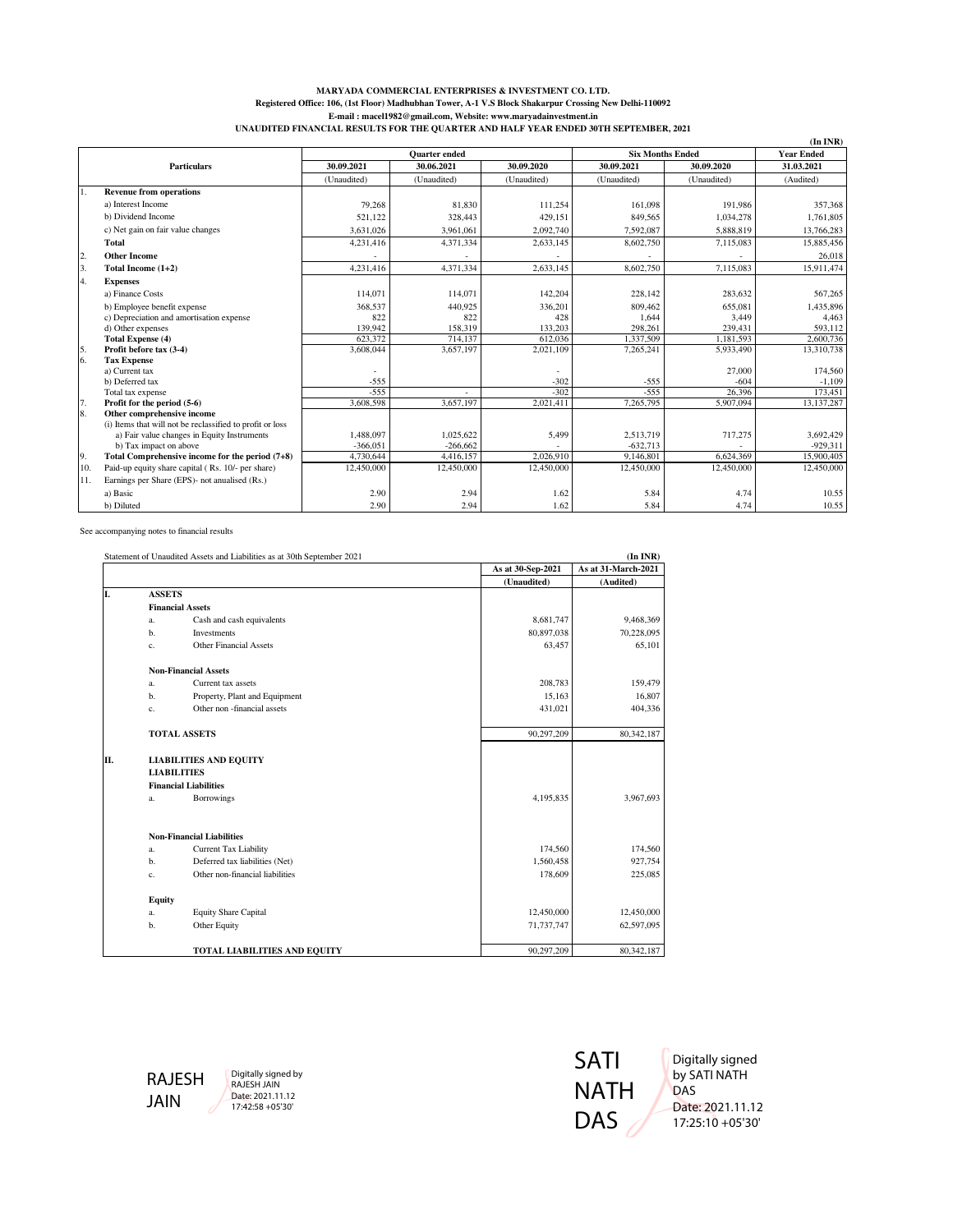| S         |                                                              |              | Six months ended |  |  |
|-----------|--------------------------------------------------------------|--------------|------------------|--|--|
|           | <b>Particulars</b>                                           | 30.09.2021   | 30.09.2020       |  |  |
|           |                                                              | (Unaudited)  | (Unaudited)      |  |  |
| A.        | Cash Flow from Operating Activities                          |              |                  |  |  |
|           | Profit before tax                                            |              | 5.933.490        |  |  |
|           |                                                              | 7,265,241    |                  |  |  |
|           | <b>Adjustments for:</b>                                      |              |                  |  |  |
|           | Depreciation                                                 | 1.644        | 3.449            |  |  |
|           | Notional interest on borrowings                              | 228,142      | 283.632          |  |  |
|           | Net gain/ (loss) on financial instruments                    | $-7,592,087$ | $-5.888.819$     |  |  |
|           | Cash generated form operation before working capital changes | $-97,060$    | 331,752          |  |  |
|           | <b>Working capital changes</b>                               |              |                  |  |  |
|           | Increase/ (decrease) in other financial assets               | 1.644        | $-49.575$        |  |  |
|           | Increase/ (decrease) in other non-financial assets           | $-26.685$    | $-32.277$        |  |  |
|           | (Increase) /decrease in other non financial liabilities      | $-46,476$    | $-2,434$         |  |  |
|           | Cash Flows before OCI and Tax                                | $-168,576$   | 247,466          |  |  |
|           | Income tax paid                                              | $-26.685$    | $-9.979$         |  |  |
|           | Net cash flow from/ (used) in operating activities           | $-195,261$   | 237,487          |  |  |
|           |                                                              |              |                  |  |  |
| <b>B.</b> | <b>Investing Activities</b>                                  |              |                  |  |  |
|           | Purchase of Investments                                      | $-568,742$   | $-2.485.952$     |  |  |
|           | Sale of Investments                                          |              | 8.594.796        |  |  |
|           | Net cash flow from/ (used in) investing activities           | -568.742     | 6,108,844        |  |  |
| C.        | <b>Financing Activities</b>                                  |              |                  |  |  |
|           | Proceeds/ (Repayment) of borrowings                          |              |                  |  |  |
|           | Net cash flow from/ (used in) financing activities           |              |                  |  |  |
|           |                                                              |              |                  |  |  |
|           | Net change in cash and cash equivalents                      | $-764,003$   | 6,346,332        |  |  |
|           | Cash and cash equivalents at the beginning of the year       | 9,468,369    | 2.516.758        |  |  |
|           | Cash and cash equivalents at the end of the year             | 8,681,747    | 8,863,090        |  |  |

**MARYADA COMMERCIAL ENTERPRISES & INVESTMENT CO. LTD.**

**Registered Office: 106, (1st Floor) Madhubhan Tower, A-1 V.S Block Shakarpur Crossing New Delhi-110092 E-mail : macel1982@gmail.com, Website: www.maryadainvestment.in**

#### **UNAUDITED FINANCIAL RESULTS FOR THE QUARTER AND HALF YEAR ENDED 30TH SEPTEMBER, 2021**

#### **Notes:**

1. The above Financial Results for the quarter and six months ended Sep 30th, 2021 have been reviewed by the Audit Committee and approved by the Board of Directors at their respective meetings held on November 12th, 2021.

2. The above Financial Results of the Company have been prepared in accordance with Indian Accounting Standards ('Ind AS') notified under the Companies (Indian Accounting Standards) Rules, 2015 as amended by the Companies (Indian Accounting Standard Rules, 2016 and accordingly, these Financial Results together with the results for the comparative reporting period have been prepared in accordance with the recognition<br>and measur accounting practices generally acceptd in India and in compliance with Regulation 33 of the SEBI (Listing Obligations and Disclosure Requirements) Regulations, 2015 as amended (the "Listing Regulations"). Any<br>application g

3. The Comapany is registered as NBFC with RBI & at presents there are no reportable segment as per Indian Accounting Standard - 108 on "Operating Segments" in respect of the Company.

4. The Outbreak of Coronavirus disease (COVID-19) pandemic globally and in India is causing significant disturbance and slowdown of economic activity. The management has considered the possible effects that may result from the pandemic on the carrying amount of receivables loans/advances, investments and other assets / liablities. Based on the current indicators of future economic conditions, the management expects to<br>recover the

5. Previous Period/year figures have been regrouped and/or rearranged, wherever necessary to make their classification comparable with the current period/year.

**For Rajesh Suresh Jain & Associates Chartered Accountants Firm Reg. No. : 017163N**

RAJES Digitally signed by RAJESH JAIN Date: 2021.11.12 17:43:36 +05'30'

**Rajesh Jain (Partner) M. No.: 098229** H JAIN

**Date of Signing: 12.11.2021 Place: New Delhi**

**For Maryada Commercial Enterprises and Investment Company Limited**

SATI NATH DAS Digitally signed by SATI NATH DAS

**Sati Nath Das Director**

**Date of Signing: 12.11.2021 Place: New Delhi**